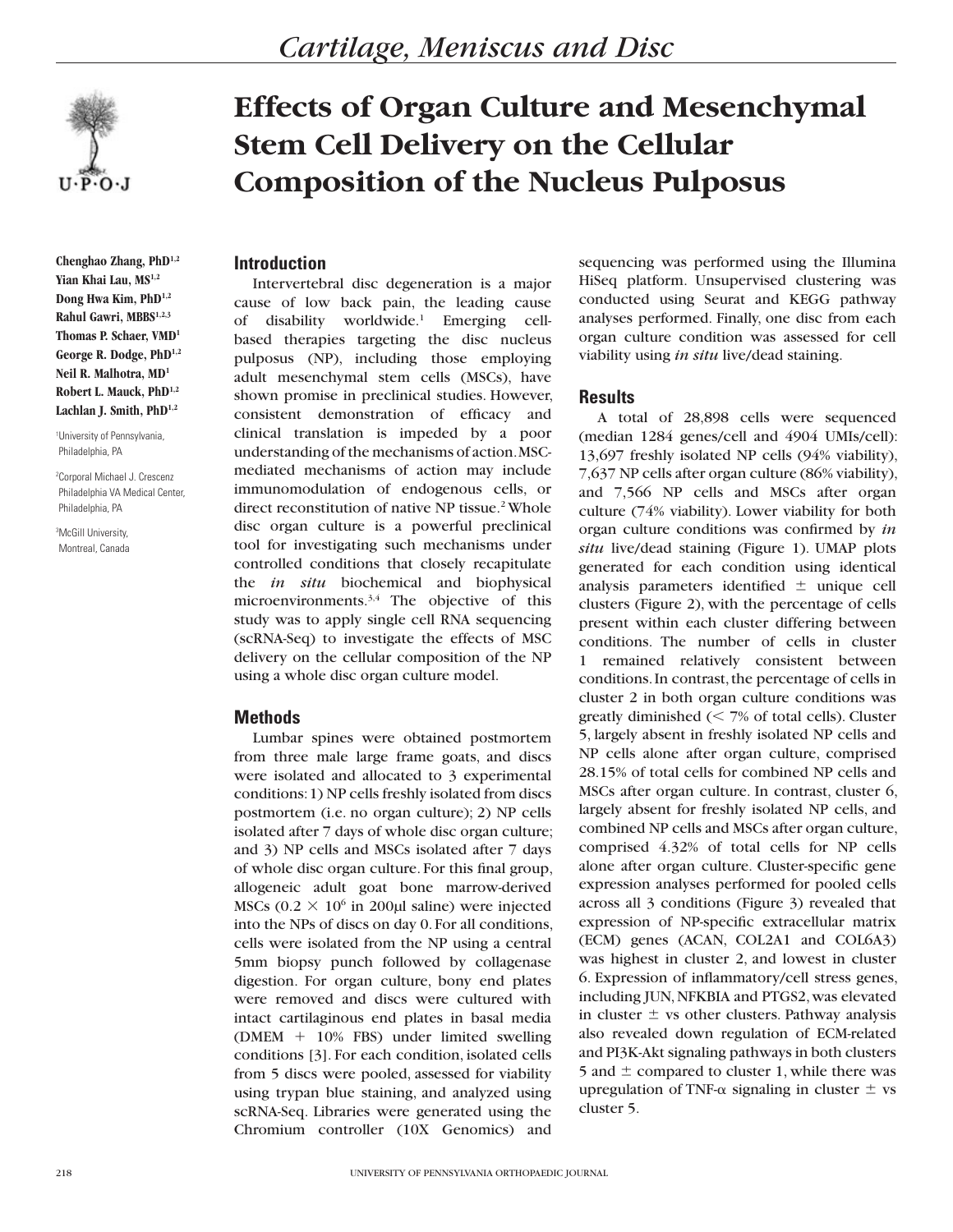| А | <b>Experimental Condition</b>         | % Viability<br>after Isolation |
|---|---------------------------------------|--------------------------------|
|   | <b>Freshly Isolated NP Cells</b>      | 94%                            |
|   | NP Cells after Organ Culture          | 86%                            |
|   | NP Cells and MSCs after Organ Culture | 74%                            |

B

NP Cells after Organ Culture

# NP Cells and MSCs after Organ Culture



Figure 1. (A) Percent viability of isolated cells from each condition prior to scRNA-Seq. **(B)** Representative in situ live (green) and dead (red) staining of cells for organ culture groups (scale  $= 100 \mu m$ ).



Figure 2. (A) UMAP plots showing the presence of six distinct cell clusters for each of the three experimental conditions. (B) Graph showing how the percentage of cells in each cluster varied between experimental conditions.